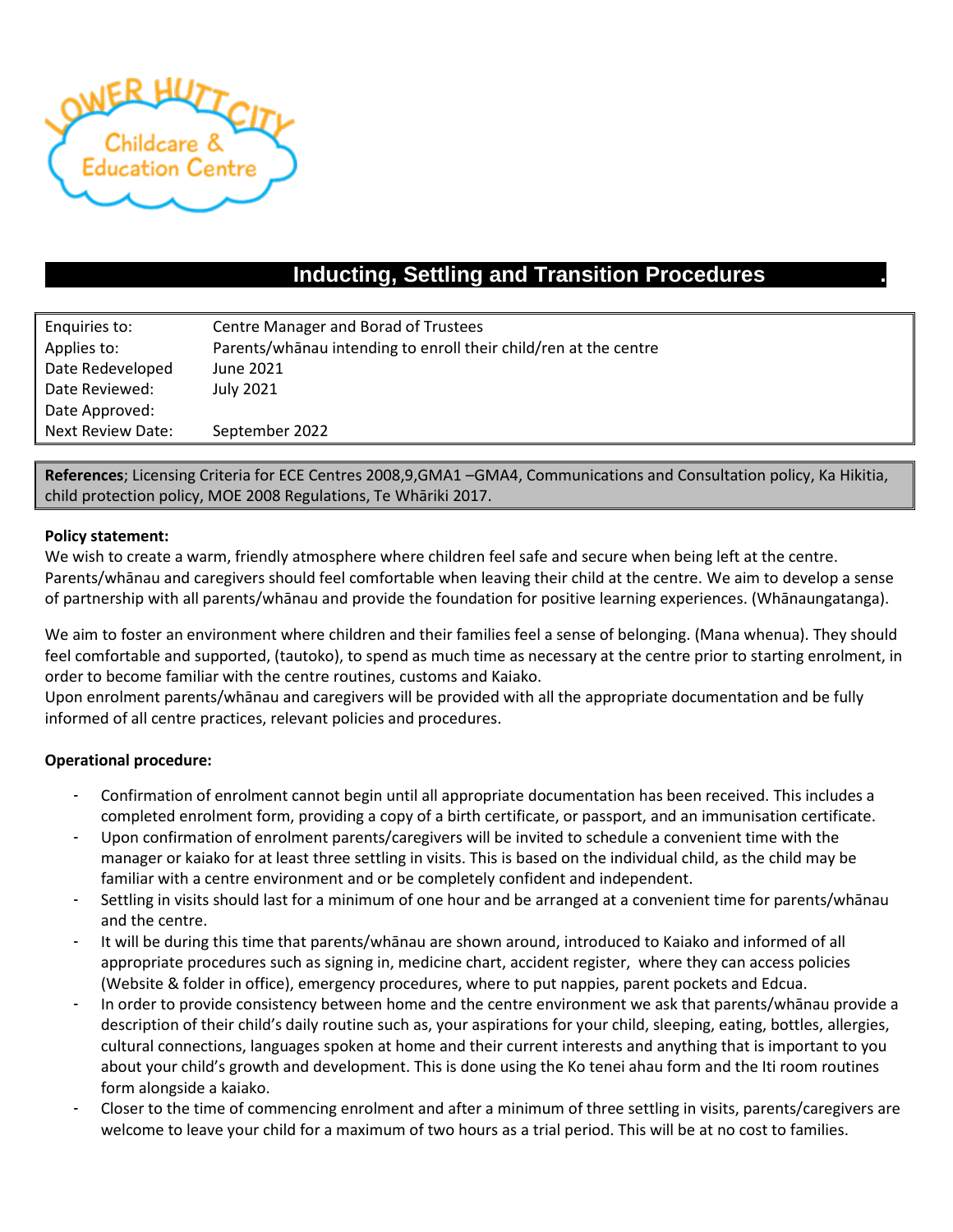However, you will still need to sign your child in and out on the day sheet, as well as leave a contact number, (In the event of an emergency)

- It should be encouraged that, if possible, for the initial first few days of enrolment children have shorter days whilst moving through the initial settling in period.
- Kaikao in each learning area are responsible for ensuring children's learning profiles are completed, learning stories are completed and added to your child's online eportfilo site Educa.
- Parents/whānau/ caregivers are encouraged to call at any time during the day to enquire about their child.
- Kaiako/Teachers will act within the child's best interests, and if at any stage a child's distress becomes a threat to their well-being, parents/whānau will be notified and asked to collect their child early.

# **Your child's first day:**

Pack a bag of spare clothes, bring a packet of named nappies to leave at the centre. You can bring a toy or blanket for sleeping with if they need one to make them feel more comfortable. In the summer time please provide a named sunhat to remain at the centre.

Name all of your child's belongings in case you leave something behind. Talk positively about your visit to the Centre, and reassure your child that you will be there together and when you leave you will be back to pick them up, for example, after afternoon tea.

Each day your child attends the Centre, you will need to record and sign the times that you drop off and collect your child in our daily register.

When you are ready to leave your child for the day, inform a staff member who can help reassure your child when you leave and remind them that you will come back soon. We find it is better for your child if you say goodbye and leave quickly.

If you want to check how your child is coping, phone us and we can update you. We will contact you promptly if your child does not settle.

Some parents like to leave their children for shorter times in the first two weeks while they are settling in.

## **Your role as a parent and how we can help:**

Leaving your child in childcare for the first time can sometimes be more upsetting for you than for your child. Do let us know if you are feeling upset and we will help you through this time. You are welcome to call and see how they are doing.

Remember that every child needs a different amount of time to settle into childcare and we will support you and your child through this time.

It is also a good idea to talk positively with your child after each visit. Talk about the fun things they did, who they played with, and so on. This may help them to feel more settled in the Centre environment.

## **Take time to make good relationships with Kaiako/ teachers**

- Set aside a time to talk to the staff about your child's day, special moments and achievements.
- Comment on Learning stories on Educa.
- Add you own photos, stories and events onto Educa.
- Tell the teachers what your child is doing at home.
- Let the service know if anything at home might be affecting your child.
- If you have any worries about anything at the centre, talk to the kaiako or the centre manager.
- Respect and comply with service requirements such as collecting your child on time.

## **Talk to Kaiako/teachers about your child before starting at the service. Tell the teacher about:**

- things your child can do well;
- things your child has difficulties with, including any special learning or developmental needs;
- what your child is interested in;
- what settles or comforts your child;
- things that are important in your culture, and